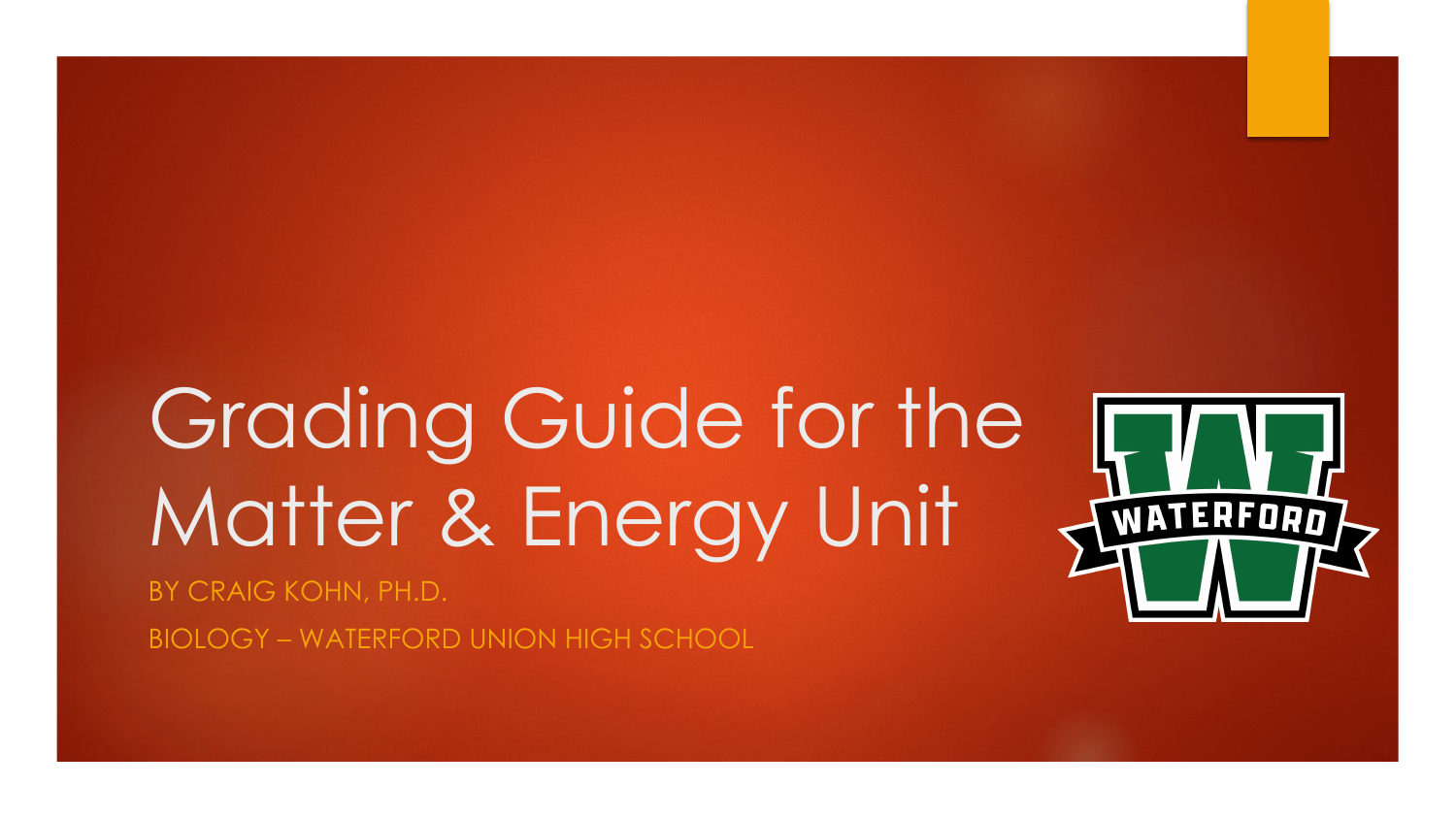# Grading for Sophistication

#### ► **In our biology courses, we require more than just correct answers.**

► To receive full credit on a test question, a student's answer needs to be both correct and sufficiently sophisticated.

### ► **By sophisticated, we mean the following:**

- Accurate their answer is conceptually accurate without any factual errors.
- Precise their answer uses all appropriate terminology to convey their ideas in a specific, exact, and thorough manner.
- Complete their answer explicitly addresses all relevant details (e.g., they specifically note what happens to all energy and matter in the reaction).

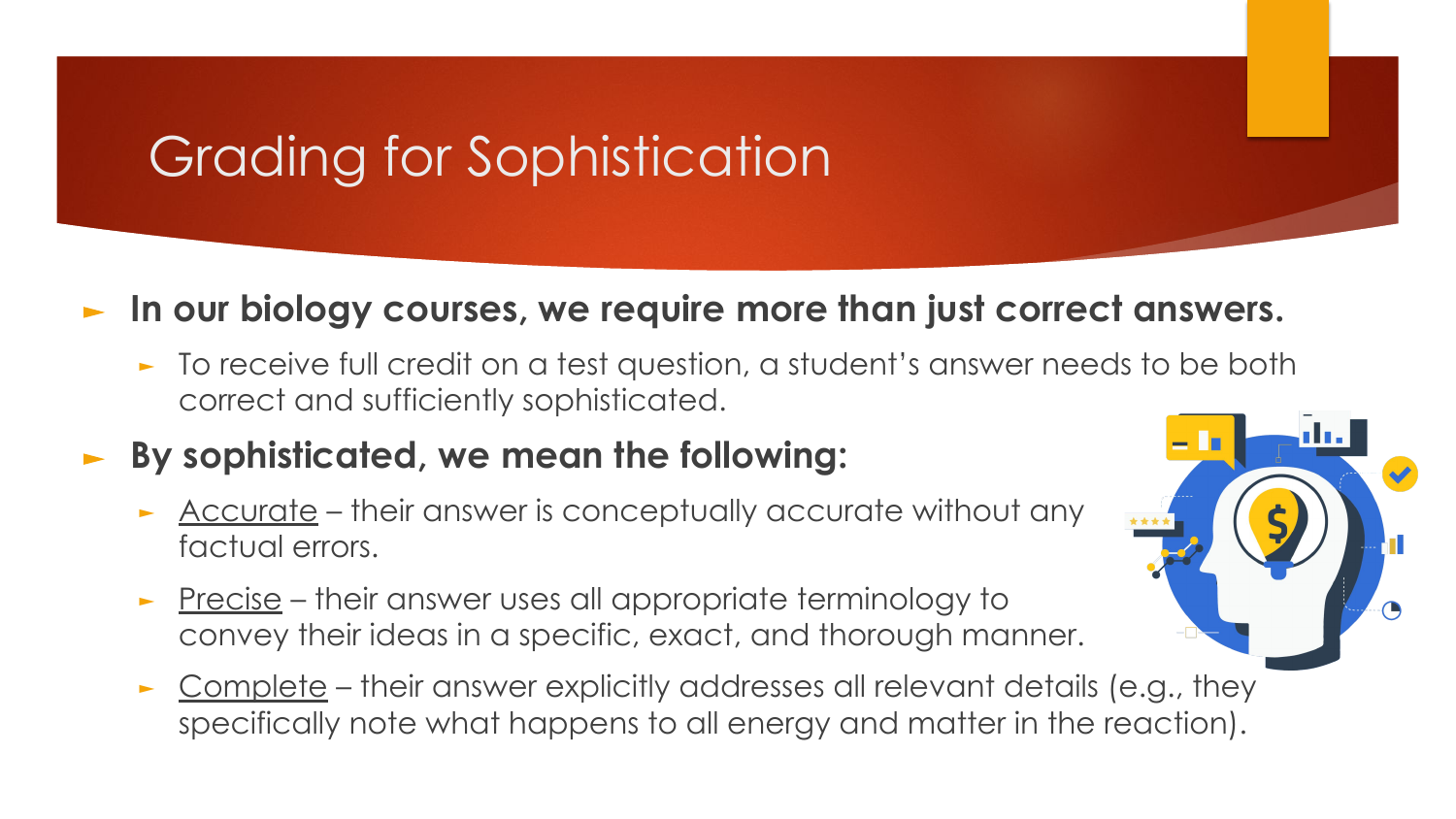## Why do we do this?

- ► **This approach to biology instruction may seem different from more traditional science courses.** 
	- Admittedly, we are expecting much more from student performances in comparison to options like a multiple-choice test.

### ► **This approach is in response to recommendations from the consensus of research in science education ([NRC, 2012\)](https://www.nap.edu/catalog/13165/a-framework-for-k-12-science-education-practices-crosscutting-concepts).**

- We now better recognize that to develop scientifically literate students, we cannot simply ask students to memorize facts.
- Instead, we now prepare students to systematically utilize knowledge and practice to make informed decisions using credible evidence & logic.
- This requires a research-based approach to teaching and assessment.

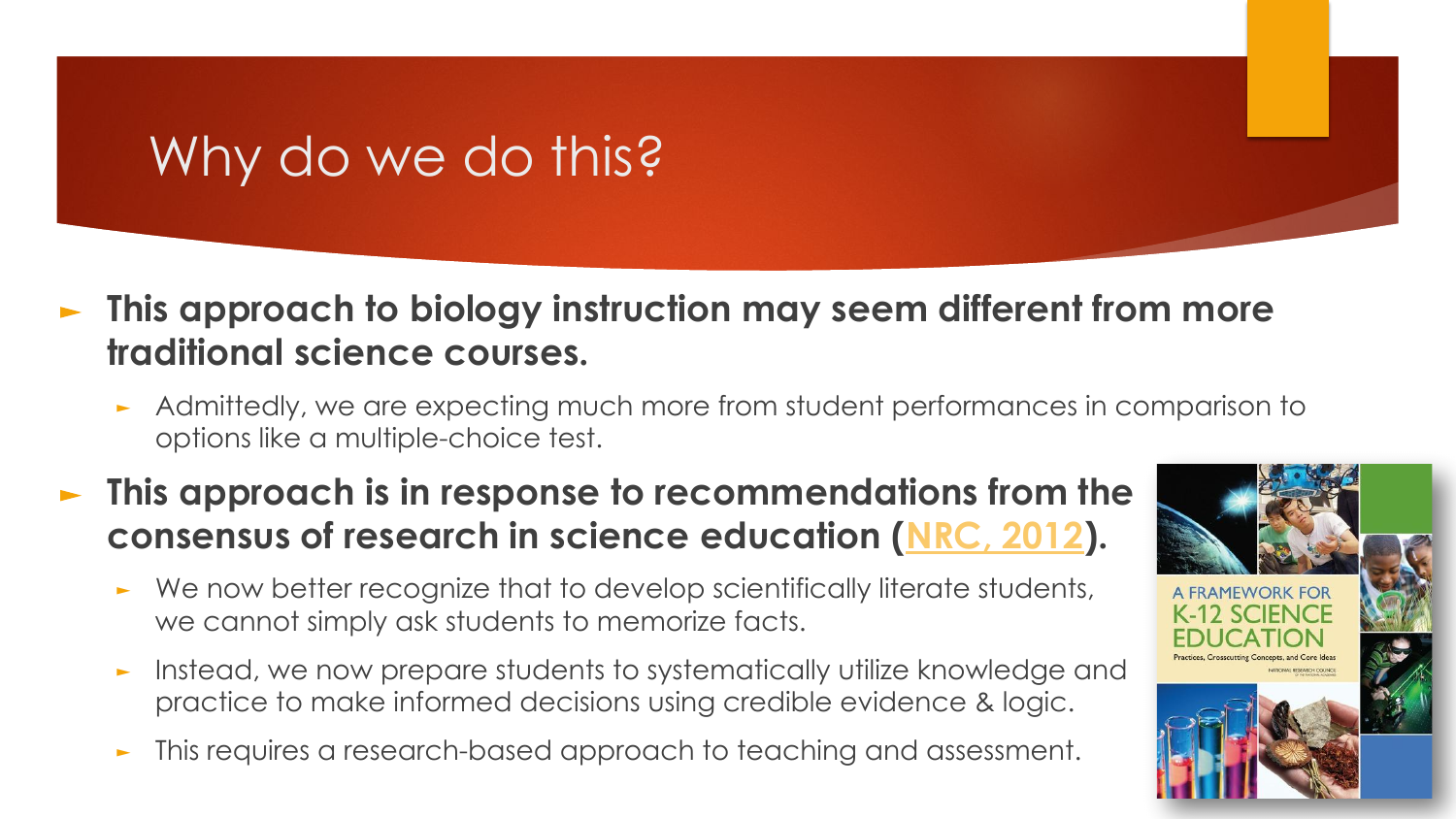### Examples of Student Responses

#### ► **In the following slides, you will see examples of different student responses.**

- ► Each writing sample provides insights into the different levels of sophistication we can expect from student responses.
- Each of these examples are paraphrased.

#### ► **These writing samples provide examples of the following levels of sophistication:**

- Level 1: Student's comprehension of core ideas is still in progress. More time and instruction is required prior to advancing to the next unit.
- ► Level 2: While the student understands some of the core ideas in this unit, they are struggling to accurately describe these concepts. They may need additional instruction.
- Level 3: The student clearly understands the core ideas and can accurately and precisely describe these ideas in writing.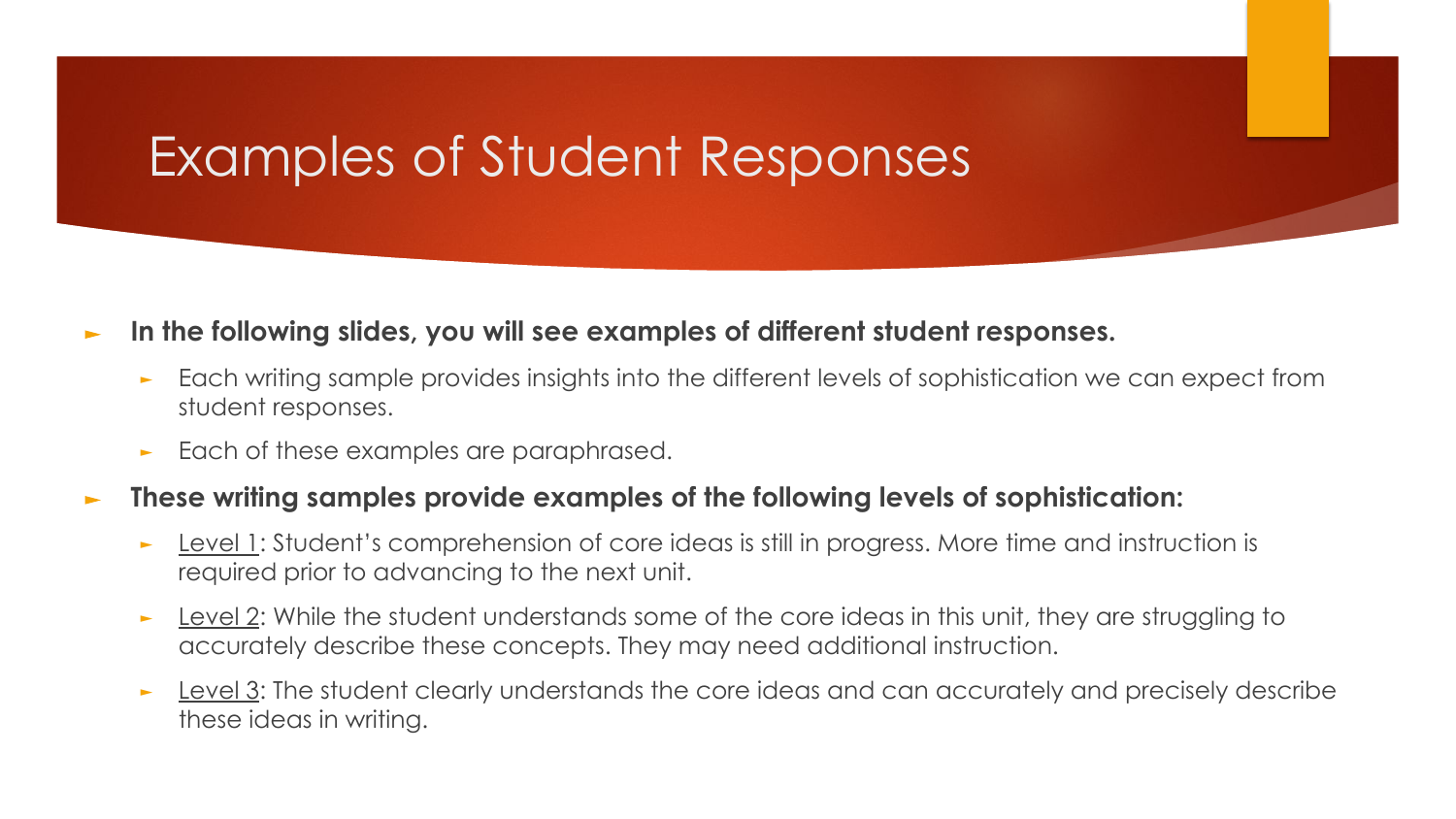### Example of a Level 1 Response

- ► **Q: What do you think happens to the atoms in fuel when it is combusted?**
- ► A: *It releases energy*
- ► **Q: What do you think happens to the chemical energy in fuel when it is combusted?**
- ► A: *It is used to make new substances*.

#### ► **Accuracy**

- ► *The atoms themselves do not release energy. They are rearranged to form new molecules.*
- ► *High energy bonds (C-C, C-H) are transformed into heat and light energy.*
- ► **Precision**
	- ► *There is no use of specific terms from the unit, such as atoms, molecules, or high energy bonds.*
- ► **Completion**
	- ► *It is not clear what happens to the atoms in ethanol and oxygen molecules. It also does not address which kinds of energy have been transformed.*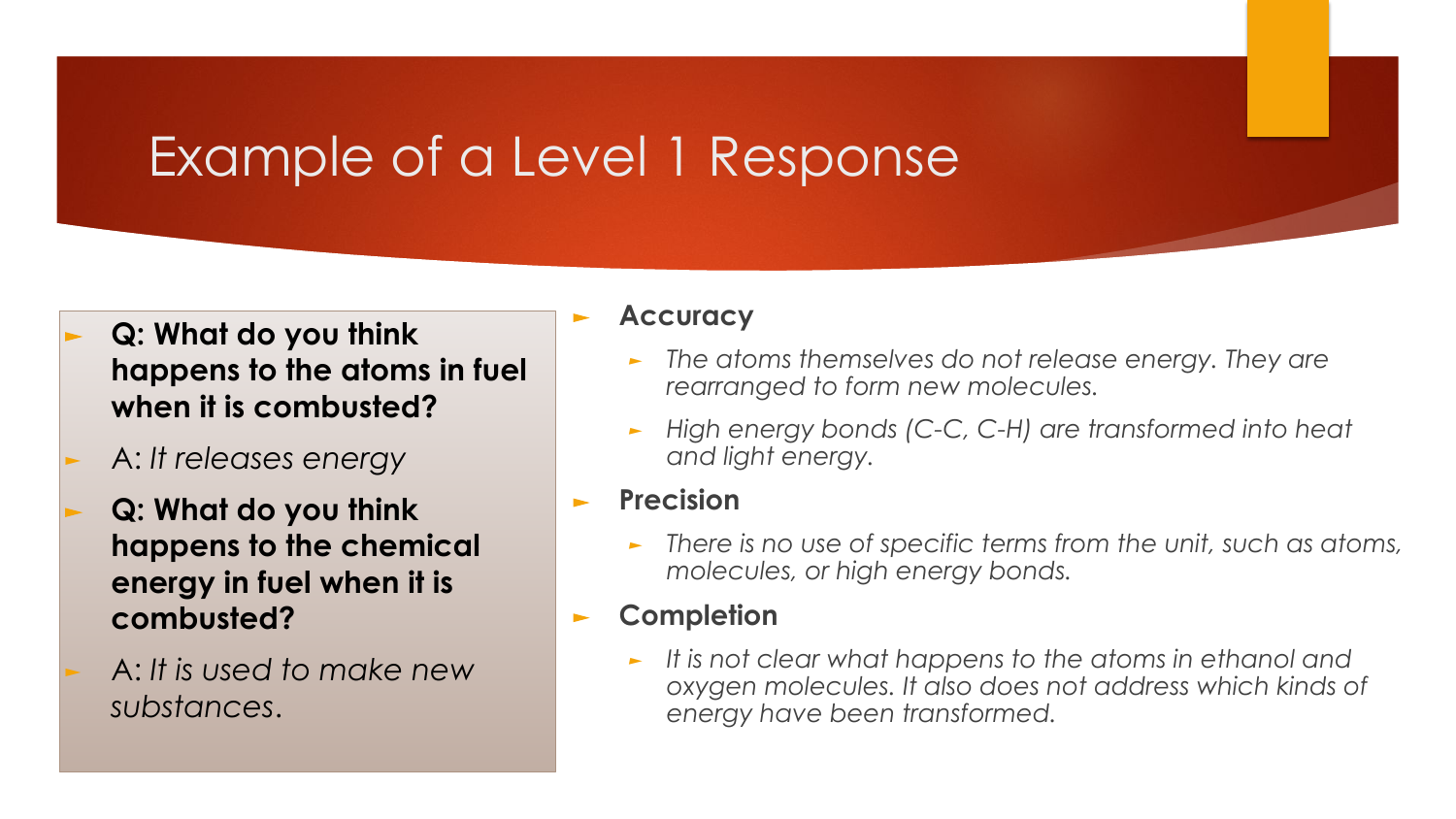### Example of a Level 2 Response

- ► **Q: What do you think happens to the atoms in fuel when it is combusted?**
- ► A: *The atoms are being rearranged and moved to different objects and loses mass*.
- ► **Q: What do you think happens to the chemical energy in fuel when it is combusted?**
- ► A: *The chemical energy is used to form different molecules*.

#### ► **Accuracy**

- ► *The atoms are rearranged into new molecules; however, much of the chemical energy is transformed into heat & light.*
- ► **Precision**
	- ►*There is limited use of some of the terms from the unit.*
- ► **Completion**
	- ► *These answers only partially address what happens to matter and energy. It does not tell us what the products and reactants are. It does not address where all of the energy is going.*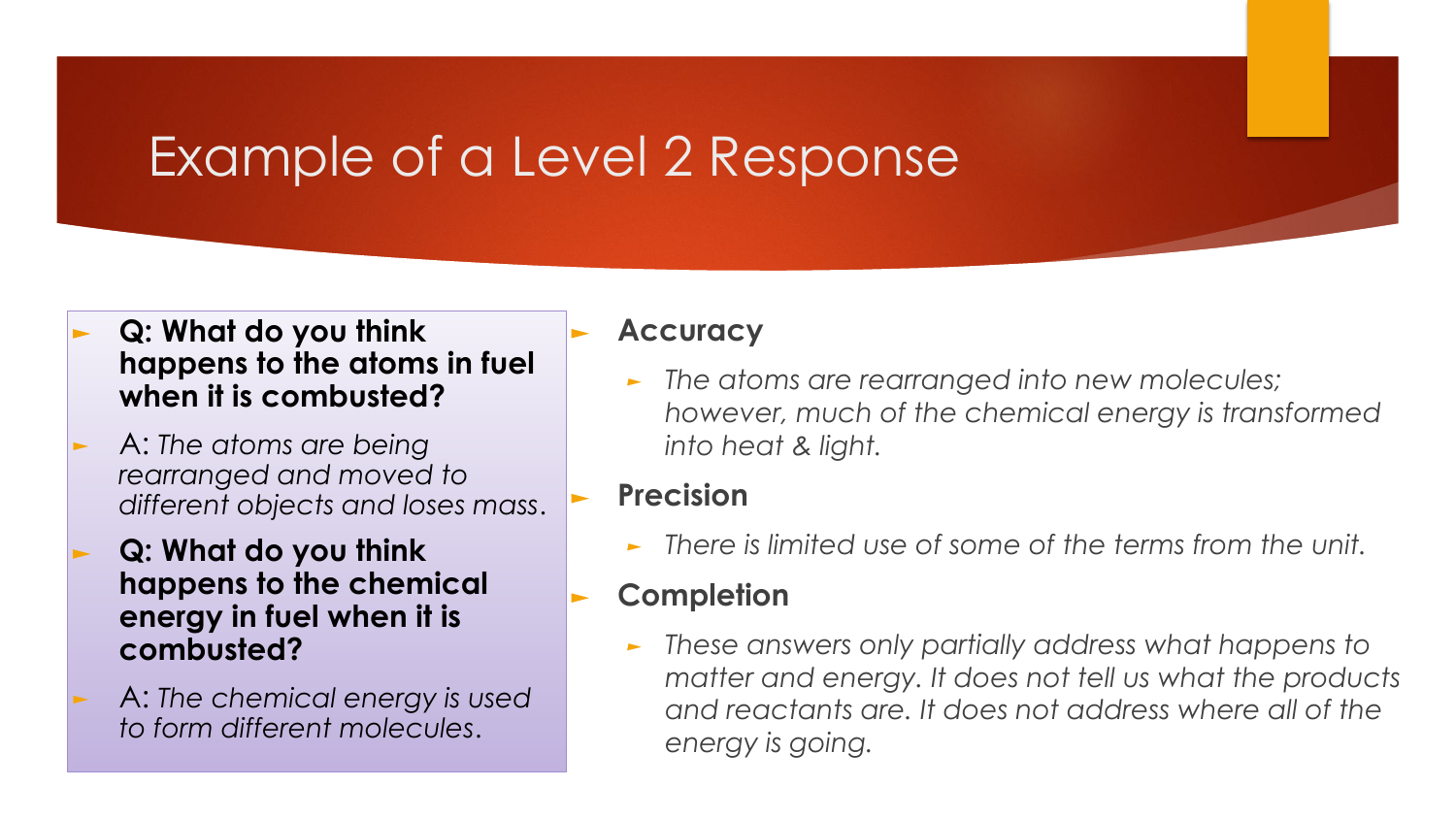### Example of a Level 3 Response

- ► **Q: What do you think happens to the atoms in fuel when it is combusted?**
- ► A: *The atoms in O2 and ethanol molecules are rearranged into CO2 and H2O molecules*.
- ► **Q: What do you think happens to the chemical energy in fuel when it is combusted?**
- ► A: *The chemical energy (high energy bonds: C-C & C-H) in ethanol is being changed into heat and light energy*.

#### ► **Accuracy**

- ► *All of the content here is accurate, and their response clearly indicates they understand that matter and energy are different but both are conserved.*
- ► **Precision**
	- ► *This response uses most unit terms in a precise manner that accurately conveys their understanding.*

#### ► **Completion**

► *This response addresses the movement of all matter and energy during the combustion reaction. It indicates the movement of specific atoms on specific molecules and addresses how energy is transformed.*